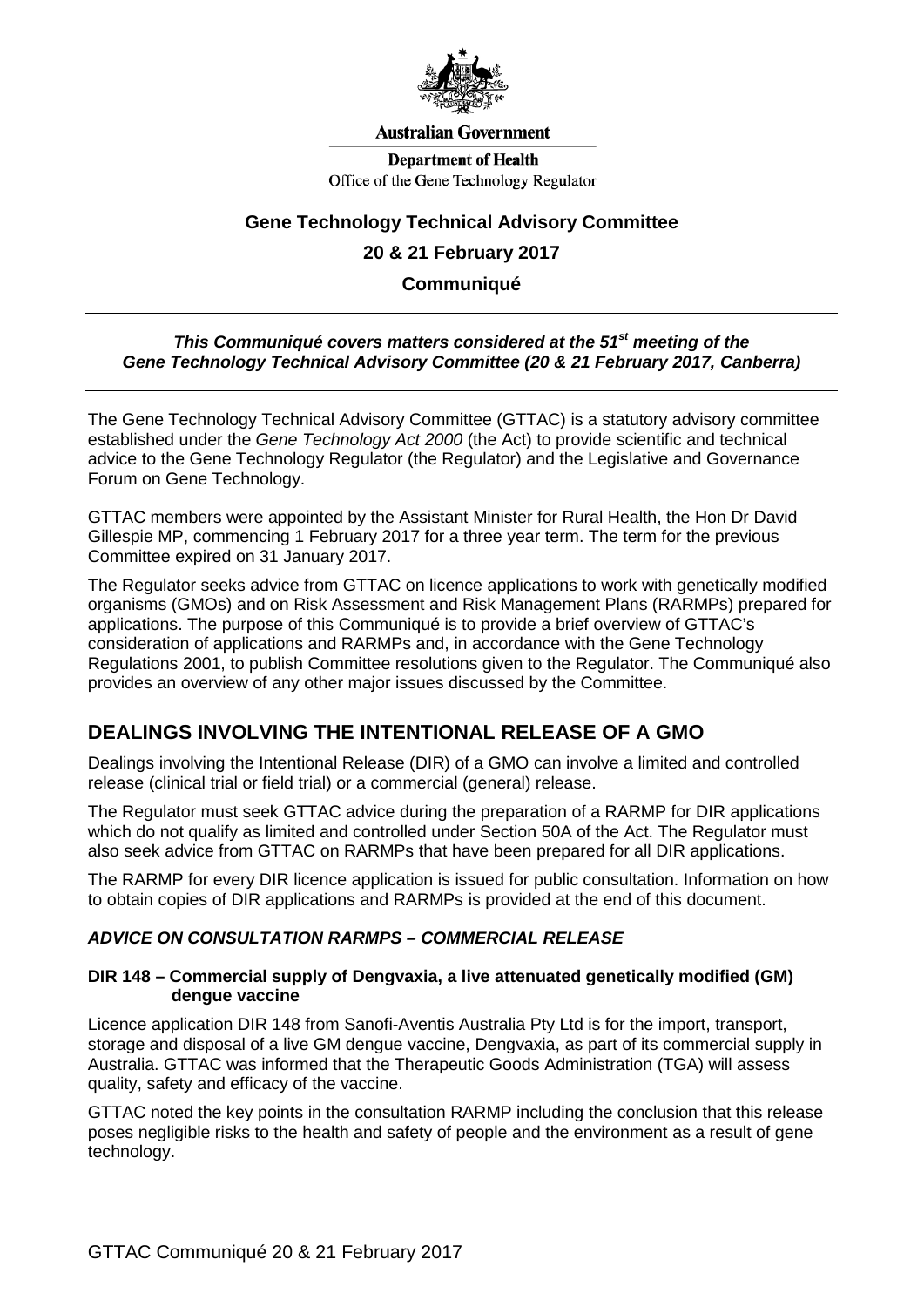GTTAC considered the likelihood and implications of unintended exposure to the vaccine. GTTAC also discussed reporting of severe adverse effects (SAEs) globally and locally, including TGA's pharmacovigilance requirements. GTTAC noted that Dengvaxia has already been commercially distributed widely internationally, with very few SEAs reported.

**Resolution –** GTTAC advised the Regulator that:

- The committee agrees with the overall conclusions of the RARMP
- The Regulator should consider providing advice to the TGA about risks to people that may be accidentally exposed to the vaccine
- The Regulator should consider investigating whether any adverse events or incidents reported overseas may be relevant to include in the RARMP

## *ADVICE ON CONSULTATION RARMPS – LIMITED AND CONTROLLED RELEASE*

## **DIR 151 – Limited and controlled release of wheat genetically modified for disease resistance, drought tolerant, altered oil content and altered grain composition**

Licence application DIR 151 from CSIRO is for a limited and controlled release of GM wheat modified for disease resistance, drought tolerance, altered oil content and altered grain composition. The GM wheat would be grown on two field trial sites of up to one hectare each in NSW and the ACT. The risk assessment for DIR 151 concludes that this release poses negligible risks to the health and safety of people and the environment.

The Committee discussed proposed licence conditions including the measures to restrict access of animals to the trial site, and agreed that the proposed limits and controls are appropriate. GTTAC noted that small scale animal and human nutritional trials would only be undertaken if approved by an Animal Ethics Committee or a Human Research Ethics Committee, respectively.

## **Resolution –** GTTAC advised the Regulator that:

• the committee agrees with the overall conclusions of the RARMP

# **DEALINGS NOT INVOLVING THE INTENTIONAL RELEASE OF A GMO**

The Regulator may seek GTTAC advice on RARMPs prepared for a DNIR application. DNIR licences are for dealings with a GMO(s) that are not intentionally released into the environment. DNIR licences include research work with GMOs required to be undertaken in physical containment facilities (eg certified by the Regulator) or clinical trials undertaken in clinical facilities.

## *ADVICE ON DNIR RARMPS*

## **DNIR 570 – Characterisation of the molecular determinants of host responses and pathogenicity of Filoviruses**

CSIRO has applied for a licence to generate, in contained facilities, GM Filoviruses and study the genes involved in pathogenesis, host responses, host range and cross-species transmission. GTTAC noted that the risk assessment concludes that the proposed dealings with the GMOs pose negligible to moderate risks to the health and safety of people and the environment.

GTTAC discussed the containment level and work practices appropriate for working with filoviruses and decontaminated materials. GTTAC also discussed the risk of accidental exposure to the GMOs, including during transport. Although the possible consequences of accidental exposure were assessed as anywhere between marginal and major, the level of containment required adequately manages the risks, which the committee agreed were negligible to moderate.